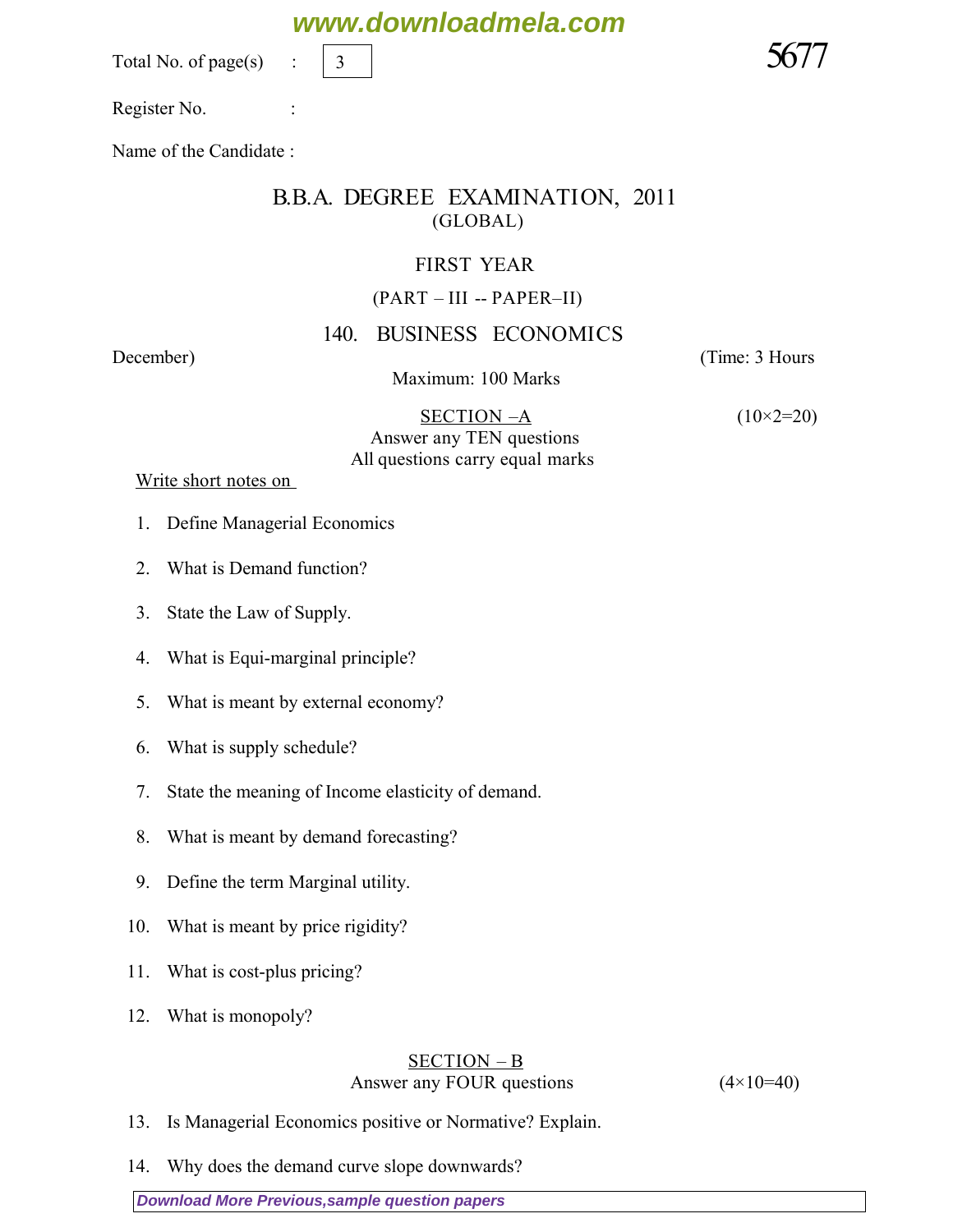## **www.downloadmela.com**

-2-

- 15. What are the determinants of supply?
- 16. Define oligopoly. Explain the features of oligopoly market.
- 17. What are the different types of elasticity of demand?
- 18. What is Selling Cost? Analyse the significance of selling cost.

$$
\frac{\text{SECTION} - \text{C}}{\text{Answer any TWO questions}} \tag{2 \times 20=40}
$$

- 19. Explain in detail the basic problems of an economy.
- 20. 'Demand varies inversely with price'. Explain this concept and discuss other factors also which affect changes in demand.
- 21. What is perfect competition? Examine the equilibrium of a firm under perfect competition in the long run.
- 22. Explain the different pricing practices.

## $ikpHhf;fk;$

#### $gF$ jp - m

## VnjDk; gj;J tpdhf;fSf;F tpilasp midj;J tpdhf;fSf;Fk; rkkjpg;bgz;fs;

*(10×2=20)*

- <sup>1.</sup> nkyhz;ik bghUshjhuk; ,yf;fzk; jUf.
- 2. njit rhh; g[ vd; why; vd; d?
- 3. mspg;g[ tpjpiaf; TWf.
- 4. rk ,Wjpepiy jj;Jtk; vd;why; vd;d?
- 5. mfr; rpf;fdk; vd;gjd; bghUs; vd;d?
- 6. mspg;g[ gl;oay; vd;why; vd;d?
- 7. tUkhdi; njit befpH;r;rp vd;gjd; bghUs; TWf.
- 8. njit Kd;fzpg;g[ vd;gjd; bghUs; vd;d?

**[Download More Previous,sample question papers](http://downloadmela.com/pages/previouspapers/previouspapers.html)** 9. Wipepiyg; gad;ghL vd;gjd; ,yf;fzk; jUf.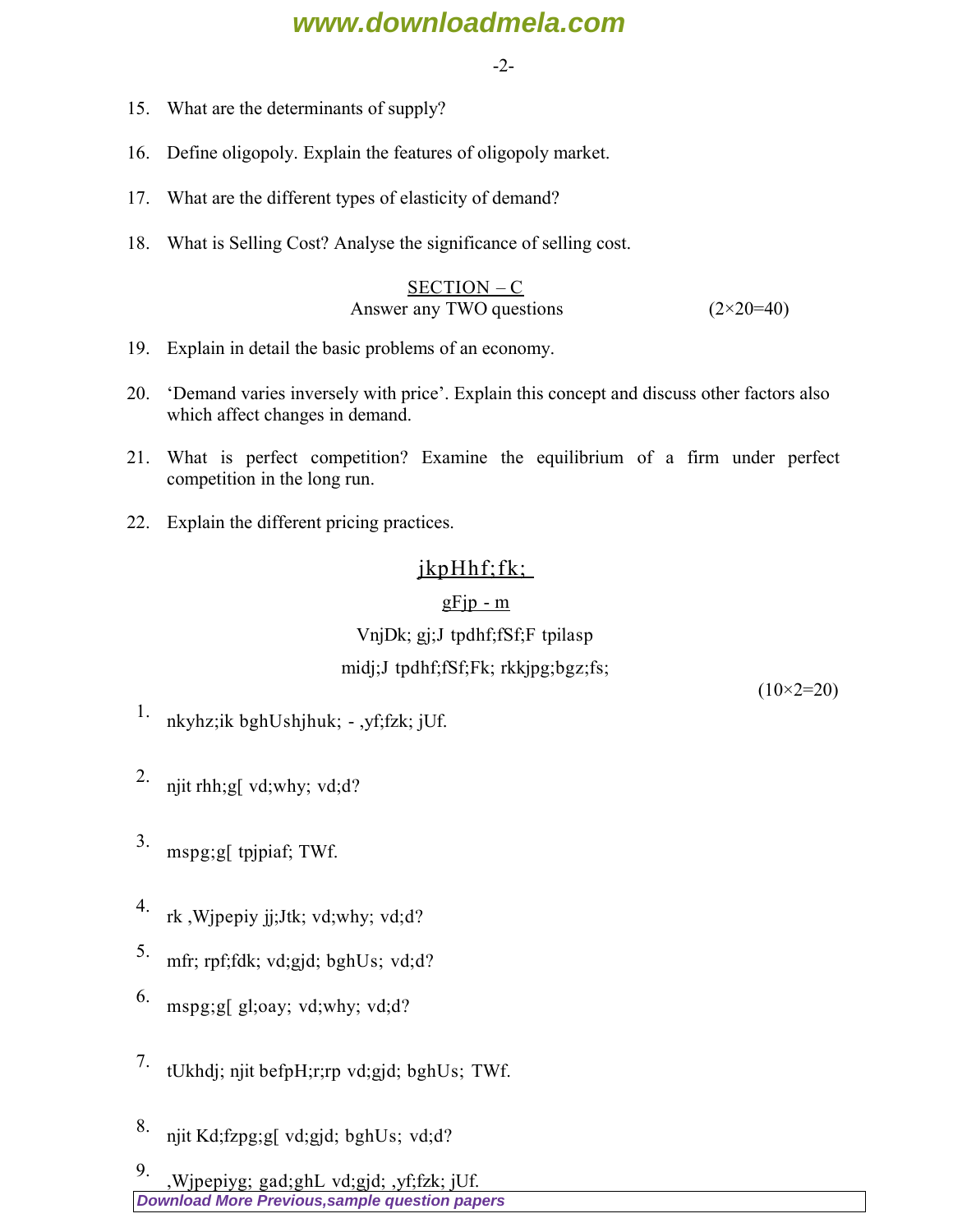- 10. befpH;tw;w epiy Wywww.why; Wand bad mela.com
- 11. bryt[ Tl;L tpiy eph;zak; vd;why; vd;d?
- 12. Kw;Whpik vd;why; vd;d?

-3-

## $gF$ jp - M VnjDk; ehd;F tpdhf;fSf;F tpilasp midj;J tpdhf;fSf;Fk; rkkjpg;bgz;fs;

*(4×10=40)*

- 13. nkyhz;ik bghUspay; xU ,ay;g[iu ,ayh my;yJ bewpa[iu ,ayh? tpsf;ft[k;.
- 14. njit tisnfhL Vd; fPH; nehf;fp rhpe;J bry;fpwJ.
- 15. xU bghUspd; mspg;ig jPh;khdpg;gitfs; ahit?
- 16. rpy;nyhh; Kw;Whpik ,yf;fzk; jUf. rpy;nyhh; Kw;Whpik re;ijapd; ,ay;g[fis tpsf;Ff.
- 17. njit befpH;r;rpapd; tiffs; ahit?
- 18. tpw;gidr; bryt[ vd;why; vd;d? mjd; Kf;fpaj;Jtj;ij Ma;f.

## $gFip -$ , vitnaDk; ,uz;L tpdhf;fSf;F tpilaspf;ft[k; midj;J tpdhf;fSf;Fk; rkkjpg;bgz;fs;

*(2×20=40)*

- 19. bghUspaypd; mog;gil gpur;ridfis tphpthf tpsf;Ff.
- 20. tpiyf;F jiyfPHhf njit khWfpwJ vd;gij tpsf;ft[k;. nkYk; njitapy; khw;wk; Vw;gLj;Jk; ,ju fhuzpfisa[k; tpthjpf;ft[k;.
- 21. epiwt[g; nghl;o vd;why; vd;d? epiwt[g; nghl;oapy; ePz;l fhy rkepiy gw;wp Ma;f.